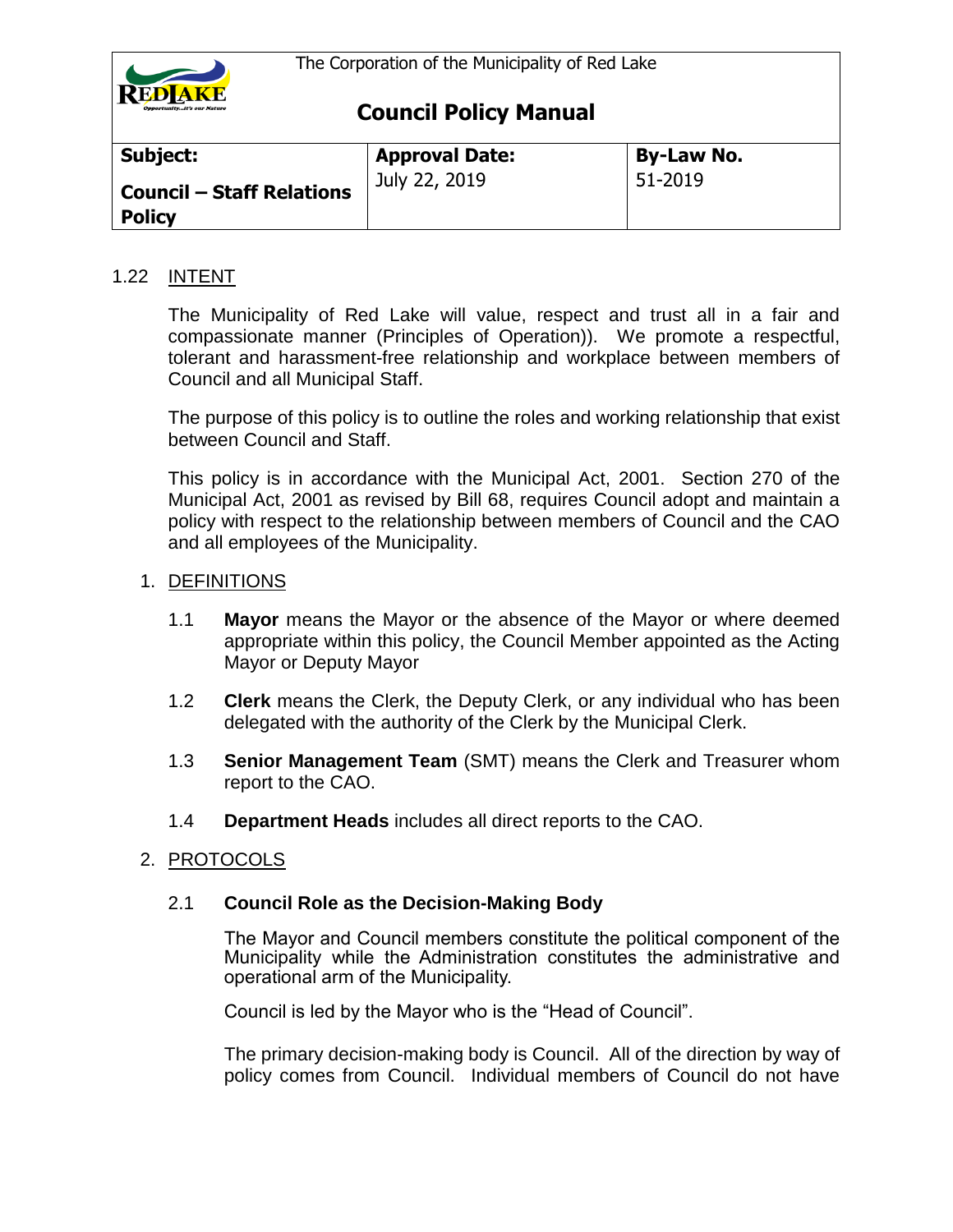

| Subject:                                          | <b>Approval Date:</b> | <b>By-Law No.</b> |
|---------------------------------------------------|-----------------------|-------------------|
| <b>Council - Staff Relations</b><br><b>Policy</b> | July 22, 2019         | 51-2019           |

decision making authority. Rather, decisions by Council are made by the whole of Council, during a public meeting.

Council is to govern and provide political direction; determine desired outcomes and corporate policy; do not have an administrative or managerial role in the day-to-day business of the organization. The key responsibilities are to support the municipality and its operations while ensuring that the public and municipality's well-being and interests are maintained.

## 2.2 **Role of Administration**

The role of the administration is to implement the decisions of Council and provide timely information that ensures Council is making informed decisions; provides Council with advice on matters that is clear, comprehensive and devoid of any political consideration.

Staff do not have a political role.

# 2.3 **Chief Administrative Officer (CAO)**

The CAO reports directly to Council and is the sole employee of Council. All other employees report to the CAO. A chain of command exists within the Municipal Staff organizational structure to deal with matters of significance. This ensures that all members of staff and Council are treated fairly, equitably, and without favouritism. Individual members of Council do not have the authority to direct the work of Staff.

## 2.4 **Access to Information**

Information requests can be made by any Member of Council through the following approach (s):

- Directly to the CAO
- Directly to a member of the Senior Management Team (SMT) and copied to the CAO
- For matters pertaining to a specific department, the request shall go through the office of the CAO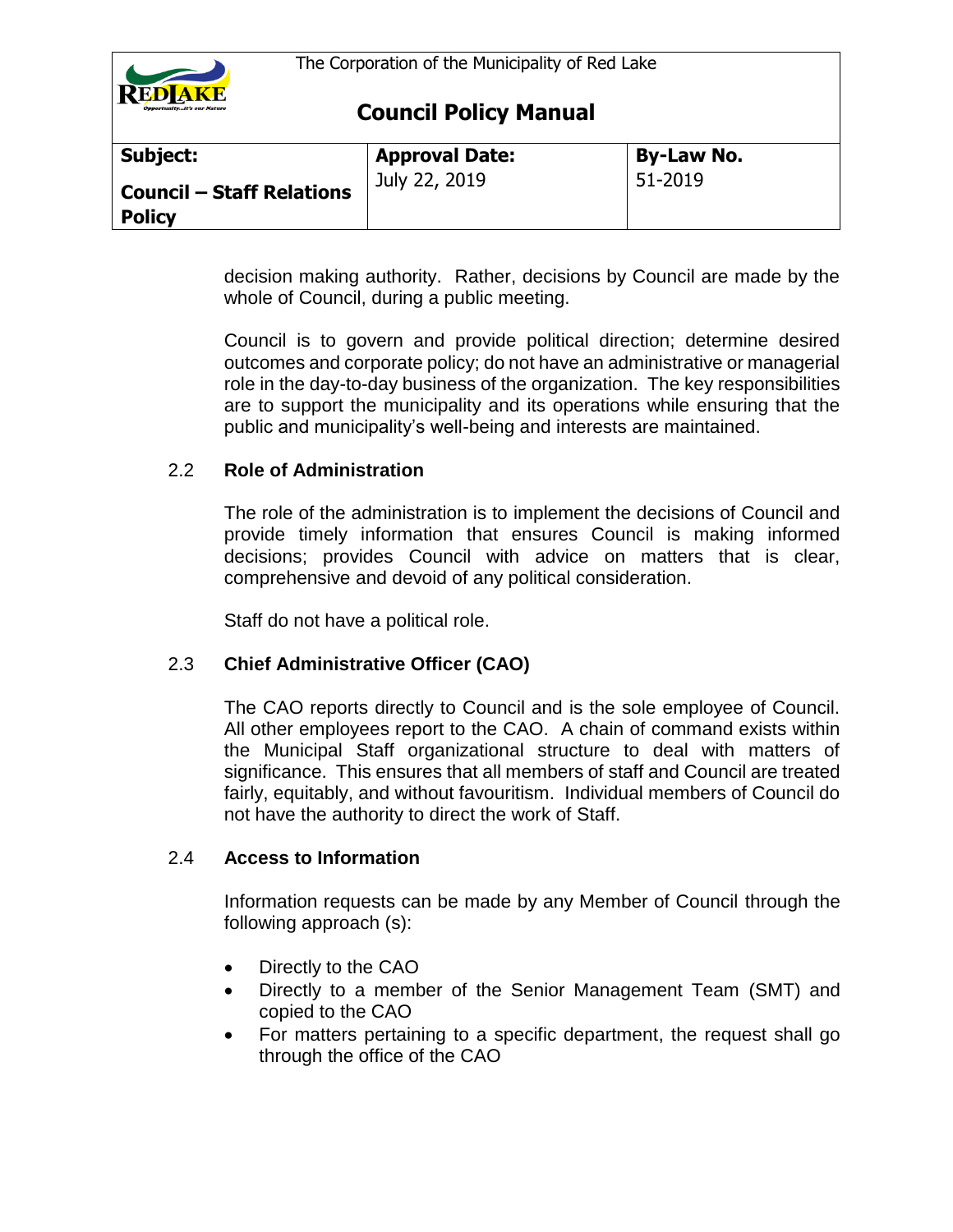

| Subject:                                          | <b>Approval Date:</b> | <b>By-Law No.</b> |
|---------------------------------------------------|-----------------------|-------------------|
| <b>Council - Staff Relations</b><br><b>Policy</b> | July 22, 2019         | 51-2019           |

## 2.5 **Staff Communication with Council**

In cases of when a member of the SMT and/or a Department Head are required to respond to a Member of Council or Council in its entirety, the CAO shall be consulted and copied on the communication.

## 2.6 **Council Concerns**

Any concerns by individual Members of Council should be discussed with the CAO, or the whole of Council, as deemed appropriate based on the nature of the concern. Any Staff related concerns should be directed strictly to the CAO, unless they relate specifically to the CAO. All Council Members shall be advised of any individual Council Member concerns brought to the attention of the CAO.

## 2.7 **Requests to Council from Staff**

When approached by an employee with an operational issue or concern, Council members shall encourage the employee to use the appropriate channels within the organization. Depending on the nature of the request, these channels may include the employee's supervisor or CAO.

## 2.8 **Staff as Council Support**

Recognizing Council requires direct administrative support at times, a Member of Council may request support from the Clerk, Executive Assistant, and Community Development and Communications Manager. This support includes administrative assistance in the following areas:

- Guidance on Municipal By-Laws, including the Municipal Procedural By-Law. This includes matters such as how to declare pecuniary interest, how to introduce a notice of motion and general Council and/or committee related procedural, process and decorum related questions.
- Assistance with letter writing and media communications.
- Printing of information or access to studies and reports.
- Registering for training and conferences, including booking travel arrangements.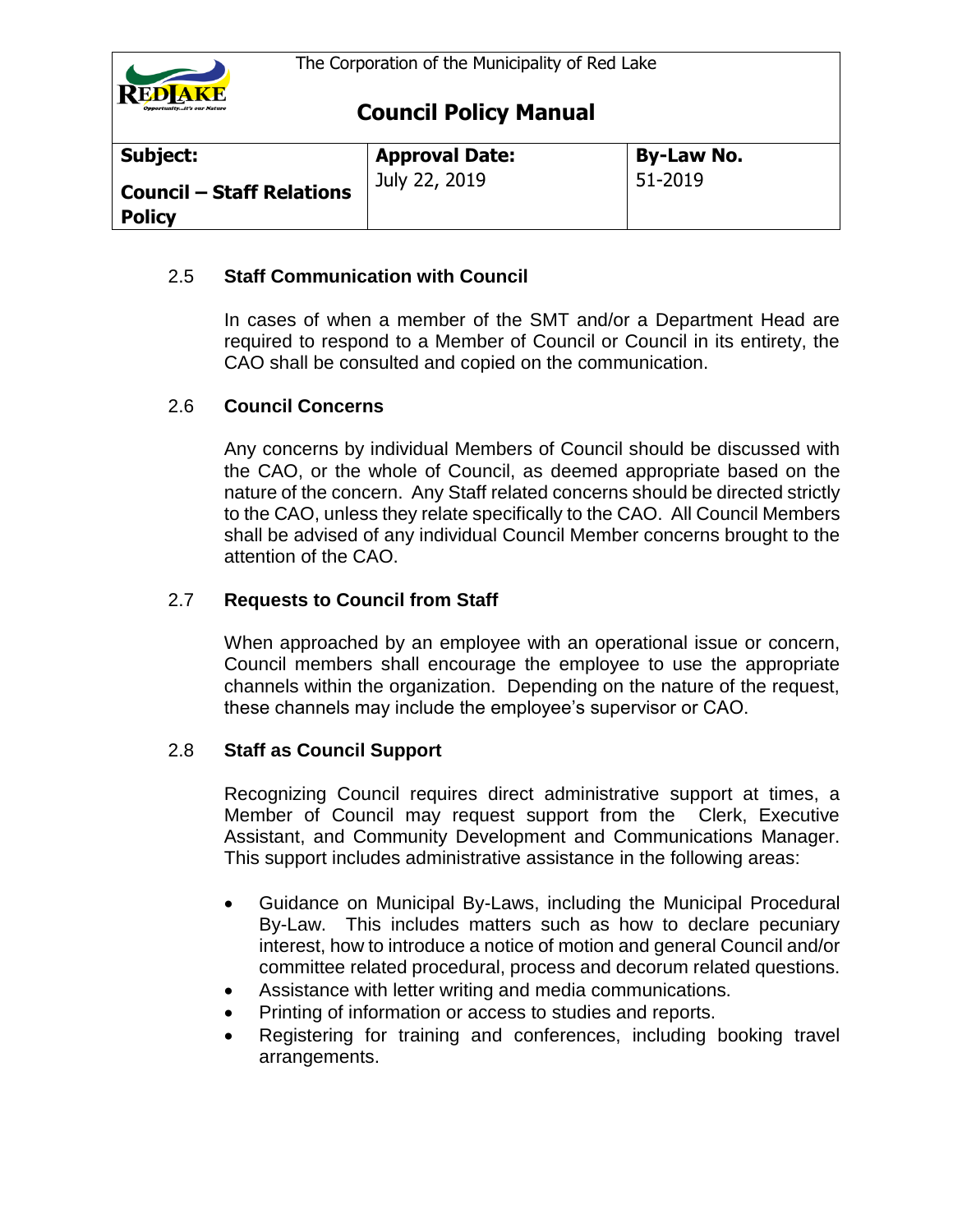

| Subject:                                          | <b>Approval Date:</b> | <b>By-Law No.</b> |
|---------------------------------------------------|-----------------------|-------------------|
| <b>Council - Staff Relations</b><br><b>Policy</b> | July 22, 2019         | 51-2019           |

The IT Manager is also intended to provide direct support to all system users. Council Members are to contact the IT Manager directly for support pertaining to smartphones, IPads, computers, and other related devices.

# 2.9 **Public Requests to Council**

As elected officials, it is an expectation of the public for Council to respond to their questions, requests, and concerns of Municipal service levels**.** In cases where the information is not readily available to the public, Council is encouraged to direct the questions/requests and concerns to the CAO. The CAO will respond accordingly with the public and inform the Member of Council of the outcome. Should a matter be of importance to all of Council, the CAO will provide the necessary background information and outcome(s) to the entire Council.

Public appearances when representing the Municipality should be approved by the Mayor, and with notification provided to the CAO.

# 2.10 **Process to be followed for Non-Compliance by Council Members**

In the event a Member of Council fails to follow one of the protocols as set out within this policy, the CAO will contact the Member of Council, explain the specifics related to being in contravention of this policy and reorient them on the protocols within this policy. The intent of this contact is to ensure Council Members are both familiar with and operate in compliance of this policy.

Should the Member of Council fail to follow one of the protocols as set out within this policy on a second occasion, the Mayor will be informed as to the Council Member's failure to adhere to this policy. The Mayor will meet oneon-one with that Council Member to address the details as set out within this policy, ensure that the Member of Council is fully aware of the protocols as set out, and that they commit to operating in compliance with those protocols on a forward basis. Should the Member of Council who is not in compliance of this policy is the Mayor, then the Acting (Deputy) Mayor shall act in the role of the Mayor for the purposes of this policy.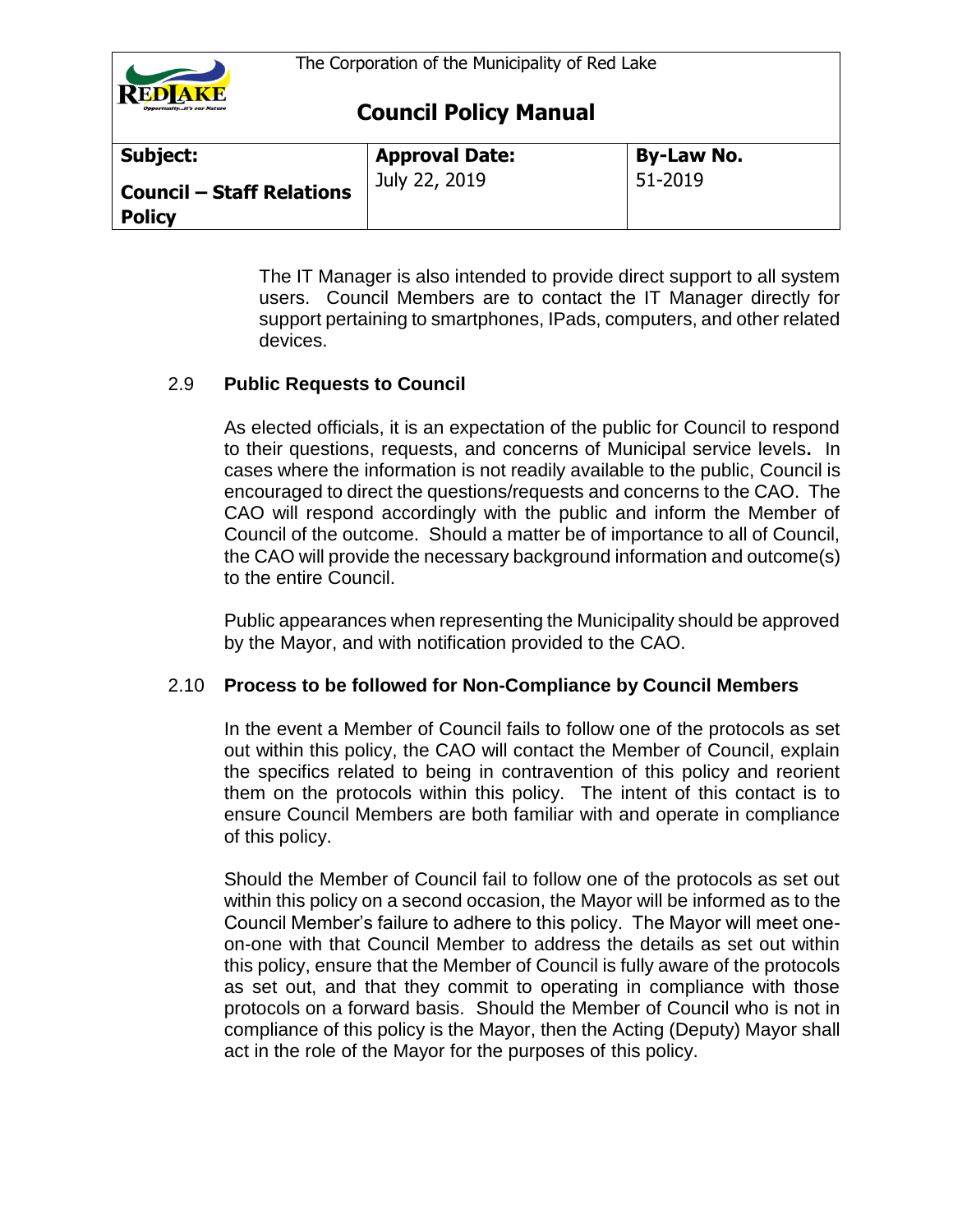

**Council Policy Manual**

| Subject:                                          | <b>Approval Date:</b> | <b>By-Law No.</b> |
|---------------------------------------------------|-----------------------|-------------------|
| <b>Council - Staff Relations</b><br><b>Policy</b> | July 22, 2019         | 51-2019           |

Should the Member of Council continue to not follow any of the protocols as set out within this policy, the Mayor shall bring the ongoing violation of this policy forward to the next regular Committee of the Whole (COW) or Council for a discussion during a closed meeting. In this situation, the Mayor shall provide notice to both the Municipal Clerk and the CAO requesting that a closed meeting item be added to the related agenda to discuss the ongoing violation.

Council shall be the body that reviews any ongoing violations under this policy. Council shall meet as a whole, including the individual Council Member who has continued to not follow these protocols to outline the specifics of their situation. This Member shall be given the opportunity to provide an explanation with regards to the specifics of the situation(s) as well as to why they feel it was appropriate to continue to operate outside of these protocols.

Council may determine that the actions of the Member of Council were appropriate. In this situation, it may be determined that it is a unique situation that has now concluded and no further action is required. Alternatively, Council may feel that a change in this policy and the related protocols should be considered. If a change of policy and protocols should be considered, Council shall direct the CAO to bring forward a report detailing the concern with the existing protocol(s) and provide a recommendation to a subsequent COW to allow discussion on the policy and protocols in an open, public meeting.

Conversely, Council may determine that the actions of the Member of Council were inappropriate. In this situation, Council may choose to take appropriate action designed to ensure that the Member of Council follows these protocols on a forward basis. In this situation, Council shall restrict their requests for advice from staff strictly to understanding the intent of the protocols within this policy as well as whether or not Council's direction is in violation of any authorities under existing legislation.